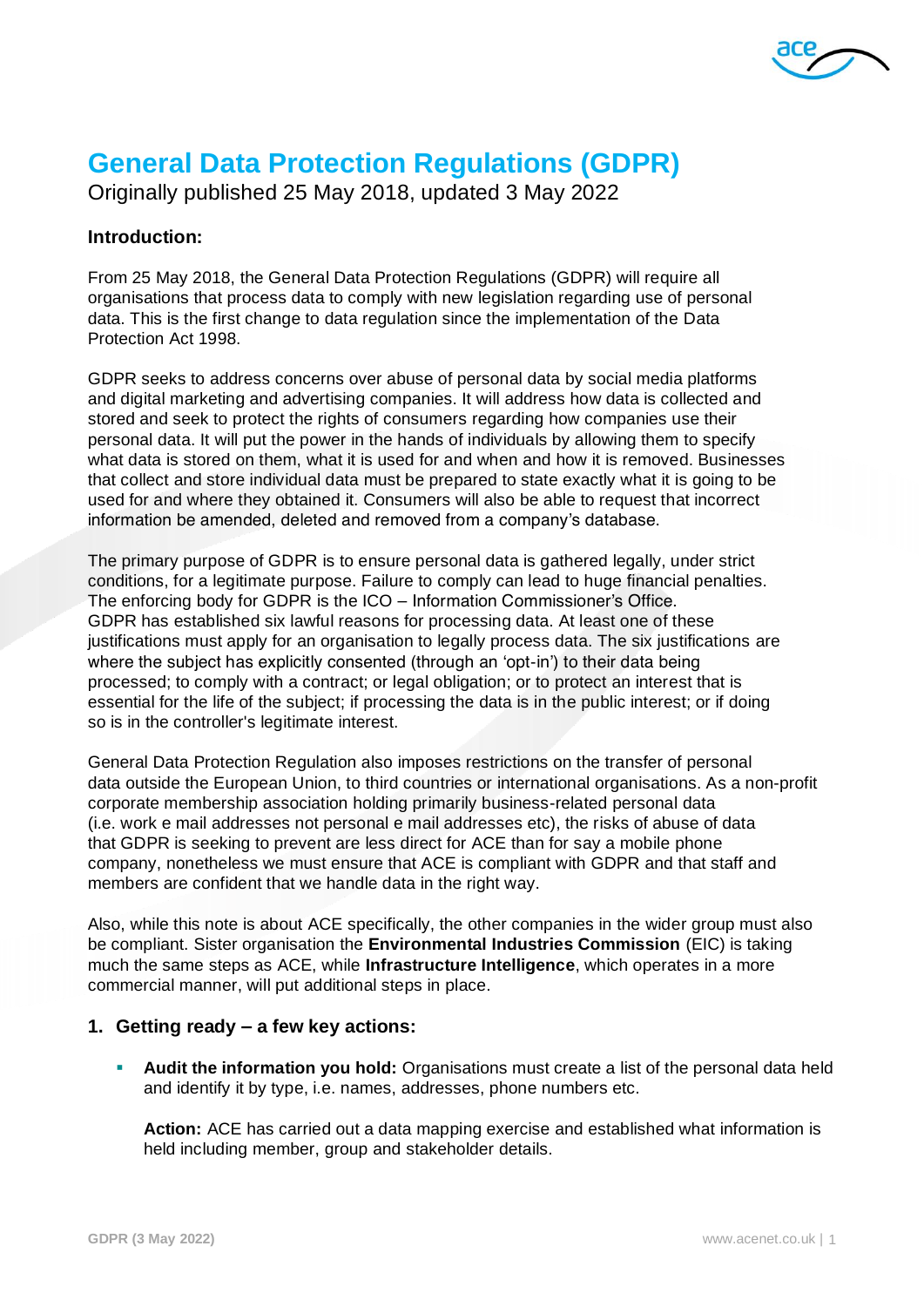

**Determine why you hold the information: GDPR requires organisations to establish a** legal basis for collecting data, to be outlined in the privacy policy.

**Action**: ACE has carried out a data audit including establishing the legal basis for holding members and stakeholder's personal data under GDPR's 'legitimate interests' proviso.

We will hold member and stakeholder data where it is necessary to perform a contract, or where it is necessary for our legitimate interests and it would be reasonable to expect ACE to process the personal data for the purposes of providing and enhancing ACE's products and services. We will include unsubscribe options on all our generic emails, and if a member company resigns we will delete the personal data we hold after three months unless we have an agreement with the individuals not to do so. Establish how you store data, and who it is shared with: This could be a list of internal databases, and third-party storage providers.

**Action**: Included in the above is the sharing of personal data with ACE volunteers, acting on our behalf, who use it to support the activity of the groups or committees in which they operate.

**Document how data is processed:** Organisations will need to outline all processing activities, including keeping the name and contact details of the data processors, as well as the categories of processing carried out - and the transfers of personal data to an 'adequate' third country (one that is outside the European Economic Area, but whose data protection measures are deemed adequate for data transfers) or international organisation.

**Action:** ACE has done this as part of the Data Mapping Exercise.

**Revamp your privacy policy:** Organisations must write a clear and understandable privacy policy that is publicly accessible on their websites. This must clearly stipulate the lawful basis for data collection and processing in concise, easy to understand and clear language. Customers and users need to be informed of the use of any third-party data processors or controllers, to which they should consent by accepting your privacy policy.

**Action:** ACE has updated its website privacy policy. See: [www.eic-uk.co.uk/privacy-policy/](http://www.eic-uk.co.uk/privacy-policy/)

**Refresh existing consents if necessary:** Consent must be given freely, as well as being specific, informed and unambiguous; hinging on a positive opt-in. Organisations must explain clearly and specifically why you're collecting certain data and what that data will be used for, plus which third-party controllers will be able to use that consent. As well as make clear that users can withdraw their consent and make it easy for them to do so.

**Action:** ACE has a 'legitimate interest' as defined by GDPR in processing our members and stakeholders' data, we have chosen not to explicitly seek new opt-in consent from the individuals we hold data on. Instead, we have updated the privacy policy and are communicating this, the ability to unsubscribe and our intention to process data under 'legitimate interest' in a series of e-mails to members and Infrastructure Intelligence subscribers.

**EXTED Implement internal awareness:** Many data breaches involve a degree of human error. Training staff to be aware of how GDPR affects their daily work maximises chances of compliance and minimises risk of suffering data loss or theft.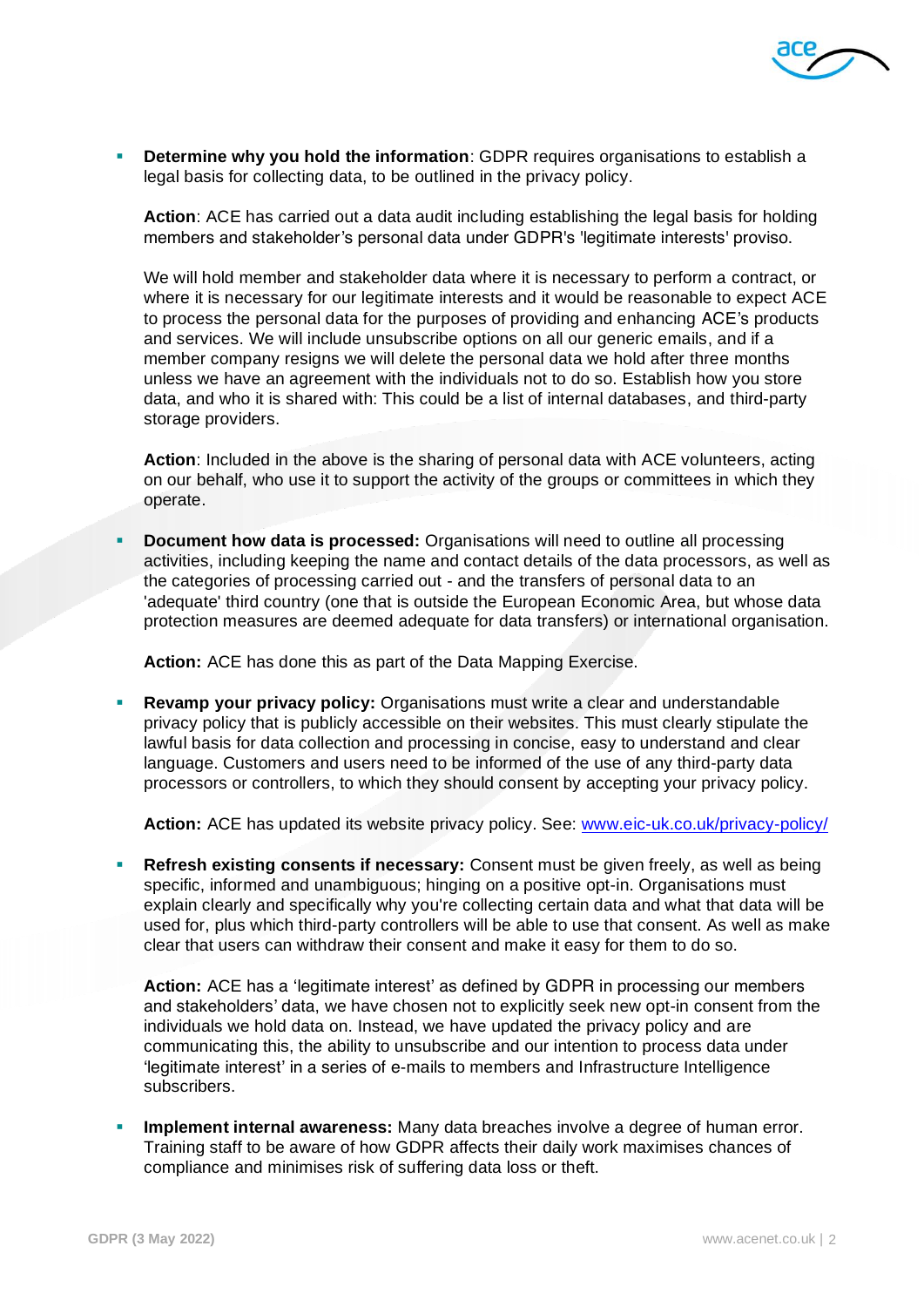

**Action:** ACE rolled out training for staff in Feb 2018 which can be extended to volunteers.

**• Appoint a Data Protection Officer (DPO)**: Especially important if your organisation is a public authority, or if you carry out certain types of processing activities.

**Action:** Although not legally obliged to do so, ACE has appointed a Data Privacy Manager – ACE CEO, **Stephen Marcos Jones**, with the responsibility for data protection compliance and monitoring.

### **2. Employees and GDPR**

GDPR will affect employees in two ways. Firstly, in their employment capacity with their organisation where they process personal data as part of their everyday roles and responsibilities. Secondly, as data subjects where their organisation collects and processes personal data specific to the employee themselves.

#### **Handling data in an employment capacity:**

Employees/Volunteers who process personal data as part of their role, should be fully abreast of their organisation's GDPR policies and how these will affect how they collect, process and store data. Employees/Volunteers should ensure the following:

- Their roles and responsibilities are clearly defined;
- **•** They are aware of who the responsible data protection person is: They only process personal data in line with their defined responsibilities;
- **•** They have a clear overview and understanding of the organisation's data protection policies;
- **They are provided with training specific to the processing of personal data.**

#### **3. A few practical tips**

- **Employees must ensure that personal data is maintained in a secure environment and** transmitted through secure methods;
- **·** They must protect keys, passwords and codes that that would facilitate unauthorised access;
- **They must protect mobile devices and storage media from loss and theft; They must get into** the habit of sending blanket emails using 'Bcc' rather than 'To';
- **.** It is good practice to include a line at the end of blanket emails informing recipients that they have a right to inform you that they no longer wish to receive emails from you;
- **They must engage in regular data cleaning i.e. reducing email lists when some recipients** haven't engaged for a defined period - no matter how unpalatable it may seem;
- New personal data: Employees and Volunteers may acquire new business cards; however, this should be securely stored for example on the CRM/IMS system.